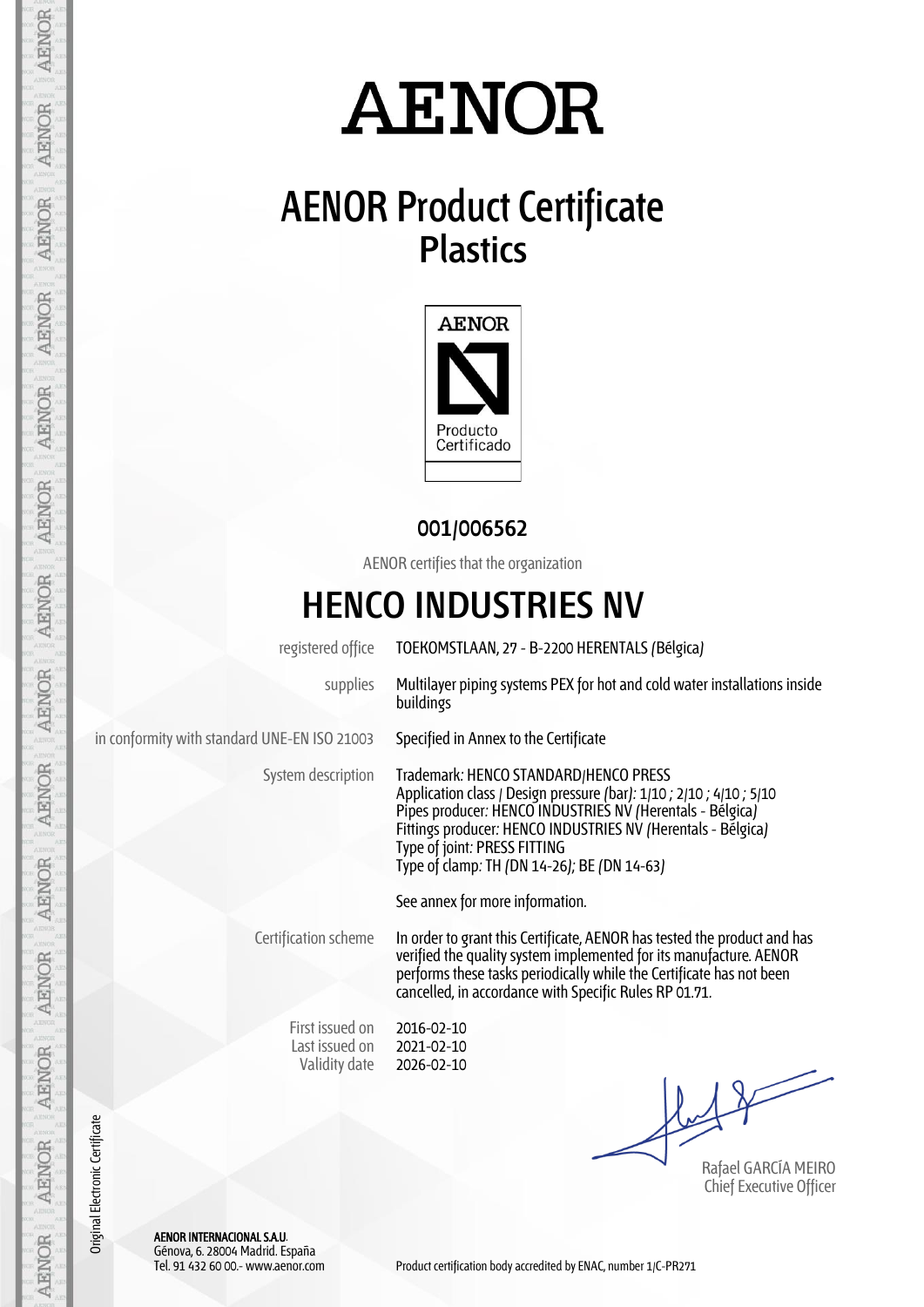## **AENOR Product Certificate Plastics**

**001/006562**

#### **Annex to Certificate**

in conformity with standard UNE-EN ISO 21003 UNE-EN ISO 21003-1:2009 (EN ISO 21003-1:2008)

UNE-EN ISO 21003-1:2009 ERRATUM:2009 UNE-EN ISO 21003-2:2009 (EN ISO 21003-2:2008) UNE-EN ISO 21003-2:2009 ERRATUM:2009 UNE-EN ISO 21003-2:2009/A1:2011 (EN ISO 21003-2:2008/A1:2011) UNE-EN ISO 21003-3:2009 (EN ISO 21003-3:2008) UNE-EN ISO 21003-3:2009 ERRATUM:2009 UNE-EN ISO 21003-5:2009 (EN ISO 21003-5:2008) UNE-EN ISO 21003-5:2009 ERRATUM:2009

First issued on Last issued on Validity date 2016-02-10 2021-02-10 2026-02-10

AENOR INTERNACIONAL S.A.U. Génova, 6. 28004 Madrid. España

Original Electronic Certificate

AENOR

**AENOR** 

**AENOR** 

**AENOR** 

**AENOR** 

**AENOR** 

**AENOR** 

**AENOR** 

**AENOR** 

AENOR

**AENOR** 

**AENOR** 

**AENOR** 

AENOR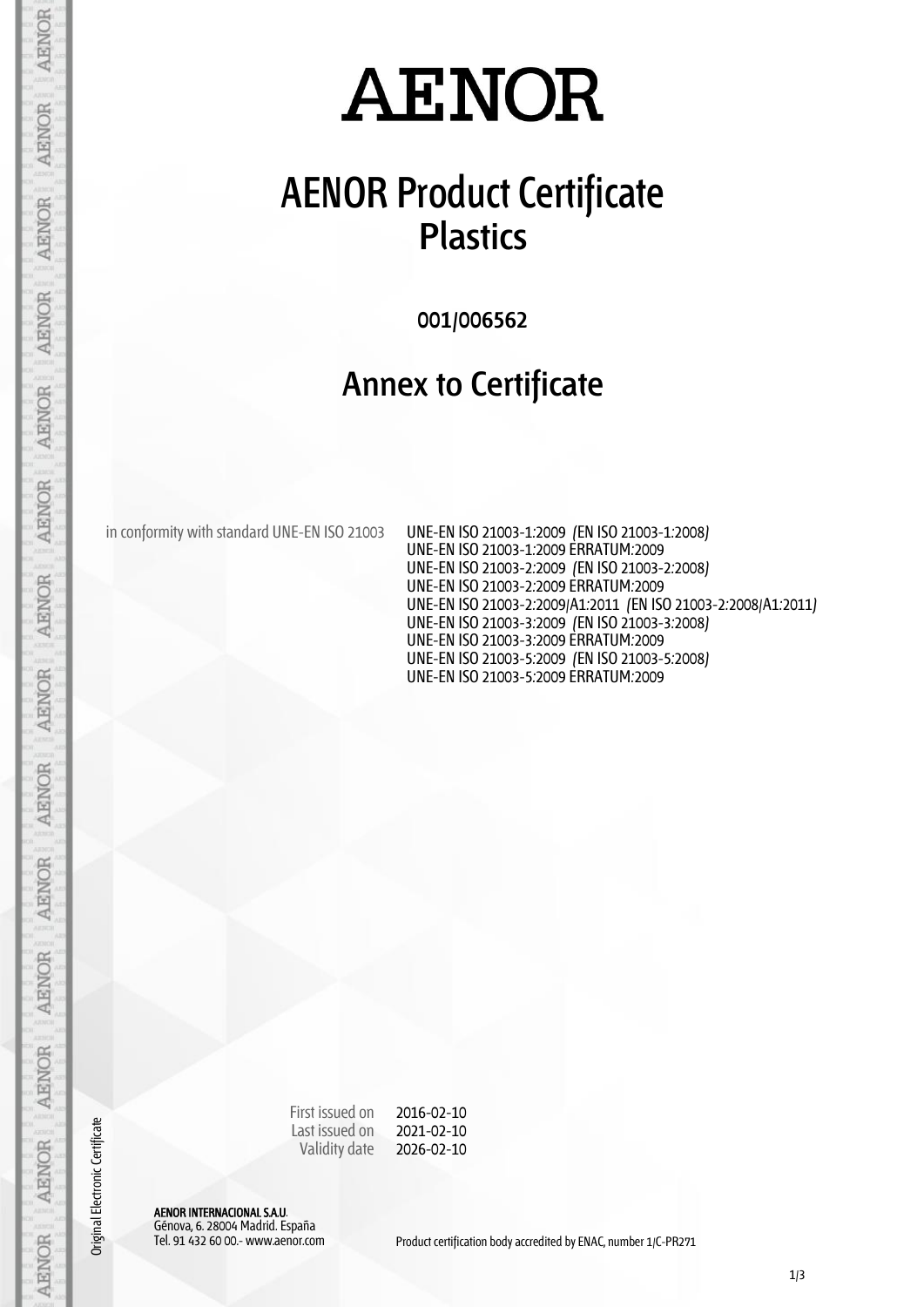### **AENOR Product Certificate Plastics**

**001/006562**

#### **Annex to Certificate**

System description Trademark: HENCO STANDARD/HENCO PRESS Application class / Design pressure (bar): 1/10 ; 2/10 ; 4/10 ; 5/10 Pipes producer: HENCO INDUSTRIES NV (Herentals - Bélgica) Fittings producer: HENCO INDUSTRIES NV (Herentals - Bélgica) Type of joint: PRESS FITTING Type of clamp: TH (DN 14-26); BE (DN 14-63)

| <b>SYSTEM COMPONENT</b>  | DIMENSIONS (mm)                                                                                                                                                                                                                                                                                                 | <b>MATERIAL</b> | <b>REFERENCES</b>            |
|--------------------------|-----------------------------------------------------------------------------------------------------------------------------------------------------------------------------------------------------------------------------------------------------------------------------------------------------------------|-----------------|------------------------------|
| Multilayer pipes         | 14x2; 16x2; 18x2; 20x2; 26x3; 32x3; 40x3,5; 50x4;<br>63x4,5                                                                                                                                                                                                                                                     | PEX-c/AL/PEX-c  |                              |
| Adapter to eurocone      | $16 - 20$                                                                                                                                                                                                                                                                                                       | <b>PVDF</b>     | 19PK; 19PKW                  |
| Double wallplate adapter | 16                                                                                                                                                                                                                                                                                                              | <b>PVDF</b>     | 28PK; 28PKW                  |
| Elbow 45°                | $40 - 50 - 63$                                                                                                                                                                                                                                                                                                  | <b>PVDF</b>     | 27PK; 27PKW                  |
| Elbow 90°                | $14 - 16 - 18 - 20 - 26 - 32 - 40 - 50 - 63$                                                                                                                                                                                                                                                                    | <b>PVDF</b>     | 1PK; 1PKW                    |
| Equal tee                | $14 - 16 - 18 - 20 - 26 - 32 - 40 - 50 - 63$                                                                                                                                                                                                                                                                    | <b>PVDF</b>     | 9PK; 9PKW                    |
| Female elbow             | $14 - 16 - 18 - 20 - 26 - 32 - 40 - 50 - 63$                                                                                                                                                                                                                                                                    | <b>PVDF</b>     | 5PK; 5PKW                    |
| Female straight          | $14 - 16 - 18 - 20 - 26 - 32 - 40 - 50 - 63$                                                                                                                                                                                                                                                                    | <b>PVDF</b>     | 18PK; 18PKW                  |
| Female tee               | $16 - 18 - 20 - 26 - 32 - 40 - 50 - 63$                                                                                                                                                                                                                                                                         | <b>PVDF</b>     | 13PK; 13PKW                  |
| Male elbow               | $14 - 16 - 18 - 20 - 26 - 32 - 40 - 50 - 63$                                                                                                                                                                                                                                                                    | <b>PVDF</b>     | 6PK; 6PKW                    |
| Male straight            | $14 - 16 - 18 - 20 - 26 - 32 - 40 - 50 - 63$                                                                                                                                                                                                                                                                    | <b>PVDF</b>     | 17PK; 17PKW                  |
| Male tee                 | $16 - 18 - 20 - 26 - 32 - 40 - 50 - 63$                                                                                                                                                                                                                                                                         | <b>PVDF</b>     | 14PK; 14PKW                  |
| Reduced socket           | 16x14; 18x14; 18x16; 20x14; 20x16; 20x18; 26x16;<br>26x18; 26x20; 32x16; 32x20; 32x26; 40x26; 40x32;<br>50x32; 50x40; 63x40; 63x50                                                                                                                                                                              | <b>PVDF</b>     | 16PK, 16PKW                  |
| Reduced tee              | 16x14x14; 16x18x16; 18x16x16; 16x20x16; 20x16x16;<br>20x18x18; 20x20x16; 20x26x20; 26x16x16; 26x16x20;<br>26x20x16; 26x20x20; 26x26x16; 26x26x20; 26x32x26;<br>32x20x26; 32x26x26; 32x26x32; 32x40x32; 40x20x32;<br>40x26x32; 40x32x32; 40x40x26; 40x40x32; 40x50x40;<br>50x20x40; 50x26x40; 50x32x40; 50x40x40 | <b>PVDF</b>     | 11PK; 12 PK;<br>11PKW: 12PKW |
|                          | $\Gamma$ and $\Gamma$ and $\Gamma$ and $\Gamma$                                                                                                                                                                                                                                                                 |                 |                              |

| First issued on | 2016-02-10 |
|-----------------|------------|
| Last issued on  | 2021-02-10 |
| Validity date   | 2026-02-10 |

AENOR INTERNACIONAL S.A.U. Génova, 6. 28004 Madrid. España

Original Electronic Certificate

AENOR

**AENOR** 

AENOR

**AENOR** 

**AENOR** 

**AENOR** 

**AENOR** 

**AENOR** 

**AENOR** 

AENOR

**AENOR** 

**AENOR** 

**AENOR** 

**AENOR**